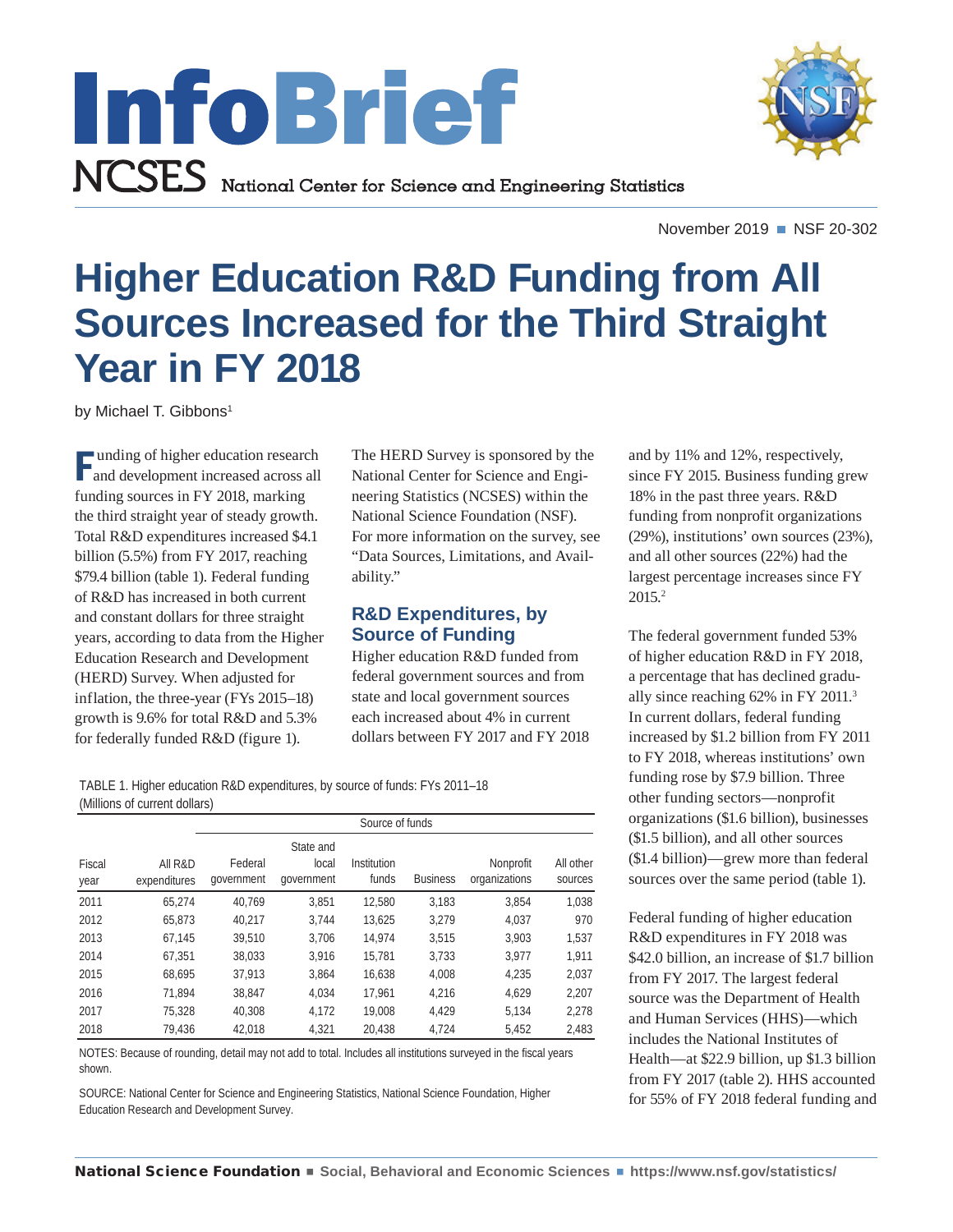FIGURE 1. Higher education R&D expenditures, by source of funds: FYs 1972–2018 Billions of constant 2012 dollars



NOTES: Because of rounding, detail may not add to total. Includes all institutions surveyed in the fiscal years shown. Prior to FY 2003, totals did not include R&D expenditures in non-science and engineering fields.

SOURCE: National Center for Science and Engineering Statistics, National Science Foundation, Higher Education Research and Development Survey.

| Source of funds      | 2011   | 2012   | 2013   | 2014   | 2015   | 2016   | 2017   | 2018   | % change<br>$2017 - 18$ |
|----------------------|--------|--------|--------|--------|--------|--------|--------|--------|-------------------------|
| All R&D expenditures | 65.274 | 65.729 | 67,013 | 67.199 | 68,551 | 71.751 | 75.184 | 79.286 | 5.5                     |
| From federal sources | 40.769 | 40.142 | 39.446 | 37.962 | 37.849 | 38.778 | 40.237 | 41.945 | 4.2                     |
| <b>DOD</b>           | 4.814  | 4.908  | 5,023  | 4.926  | 5,089  | 5,313  | 5.636  | 5.901  | 4.7                     |
| DOE.                 | 1.866  | 1.955  | 1.876  | 1.806  | 1.710  | 1.771  | 1.815  | 1.820  | 0.3                     |
| <b>HHS</b>           | 22.995 | 21.916 | 21,211 | 20,301 | 19.999 | 20,660 | 21,625 | 22,922 | 6.0                     |
| <b>NASA</b>          | 1.423  | 1,331  | 1,332  | 1,329  | 1,418  | 1.492  | 1.405  | 1.517  | 8.0                     |
| <b>NSF</b>           | 5.140  | 5.276  | 5.393  | 5.125  | 5.118  | 5.114  | 5.207  | 5.274  | 1.3                     |
| <b>USDA</b>          | 1.006  | 1.094  | 1.092  | 1.062  | 1.119  | 1.209  | 1.224  | 1.186  | $-3.1$                  |
| All other            | 3.524  | 3.663  | 3.519  | 3.413  | 3.396  | 3.221  | 3.324  | 3.326  | 0.1                     |

#### TABLE 2. Higher education R&D expenditures, by federal agency: FYs 2011–18 (Millions of current dollars)

DOD = Department of Defense; DOE = Department of Energy; HHS = Department of Health and Human Services; NASA = National Aeronautics and Space Administration; NSF = National Science Foundation; USDA = Department of Agriculture.

NOTES: This table includes only institutions reporting \$1 million or more in total R&D expenditures in FY 2017. Institutions reporting less than \$1 million in total R&D expenditures in FY 2017 completed a shorter version of the survey form in FY 2018 that did not include this question.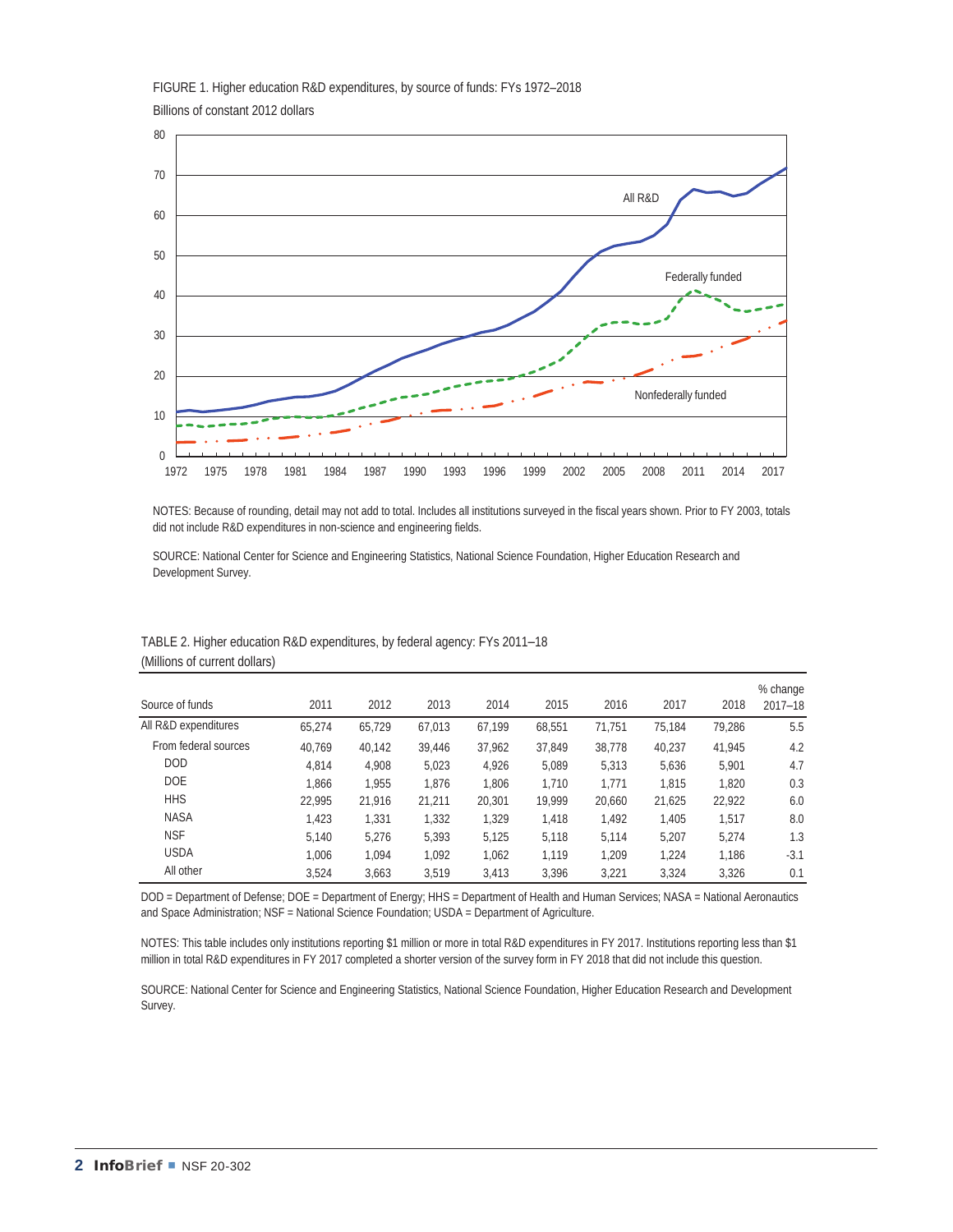76% of the increase in overall federal funding from FY 2017 to FY 2018. The Department of Defense (\$265 million increase), the National Aeronautics and Space Administration (\$112 million increase), and the National Science Foundation (\$67 million increase) together accounted for most of the remaining federally funded expenditure increases. R&D expenditures funded by the Department of Energy increased by \$5 million from FY 2017, while those funded by the Department of Agriculture declined 3.1% or \$38 million.

R&D expenditures funded by universities' own sources reached \$20.4 billion in FY 2018. This amount accounted for 26% of total higher education R&D and 55% of total nonfederal funding. Both percentages are virtually unchanged since FY 2016 and remain the largest since the advent of the survey. Almost two-thirds of institutional spending (\$13.3 billion) came from direct funding of R&D activities through the universities' own research accounts (figure 2). Unrecovered indirect costs (the amount of indirect costs that are not reimbursed to the institution for externally funded R&D) were \$5.5 billion in FY 2018, and cost-sharing commitments were \$1.6 billion. All these totals increased from FY 2017, resulting in a 7.5% growth in overall institutional support. Part of this increase and similar increases in recent years is attributable to universities' efforts to identify R&D expenditures

that were not previously captured in their accounting systems.

Foreign sources of R&D funding are also collected in the HERD survey. Around \$1.3 billion in foreign funds supported R&D at higher education institutions in FY 2018. These stemmed from the following foreign sources:

- Businesses: \$546.3 million
- Nonprofit organizations: \$273.2 million
- Foreign governments: \$253.1 million
- Higher education institutions: \$117.9 million
- All other sources: \$67.9 million

FIGURE 2. Institutionally funded R&D expenditures, by source: FYs 2011–18 Billions of current dollars



NOTE: Includes all institutions surveyed in the fiscal years shown.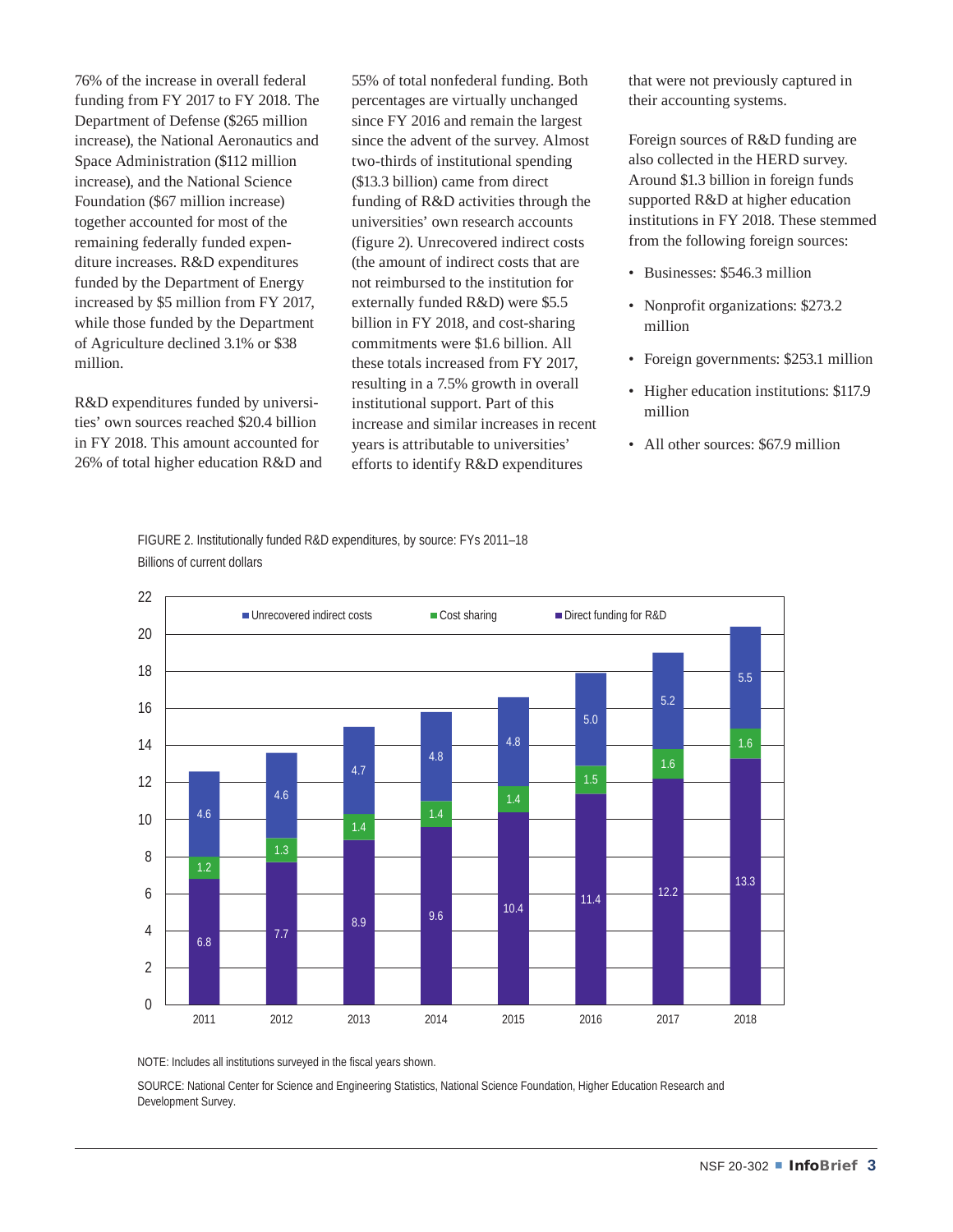## <span id="page-3-0"></span>**R&D Expenditures, by Field**

R&D expenditures in science increased \$3.3 billion (5.6%) from FY 2017, reaching \$62.3 billion. Engineering R&D expenditures (\$12.4 billion) increased 3.8% and non-science and engineering (\$4.6 billion) increased 7.5% (table 3). Two-thirds of the overall growth in R&D expenditures for FY 2018 stemmed from increases in the life sciences subfields of biological and biomedical sciences (up \$819 million to \$14.6 billion) and health sciences (up \$1.9 billion to \$25.9 billion). A large portion of this R&D is conducted by medical schools (\$27.9 billion) and through clinical trials (\$3.0 billion).[4](#page-6-0) The HHS funding increases noted previously were a large contributor to the life sciences R&D growth.

Several of the subfields with the largest percentage increases are those added to the survey in FY 2016, such as industrial and manufacturing engineering (46%), materials science (12%), and anthropology (9%).<sup>5</sup> The subfields of sciences, not elsewhere classified (nec) and engineering, nec declined further as universities try to more accurately report their expenditures by R&D field.

### **R&D Expenditures, by Type of Cost**

Of the \$79.3 billion in total FY 2018 R&D expenditures, higher education institutions identified \$61.0 billion in direct costs and \$18.3 billion in indirect costs (table 4). Salaries, wages and fringe benefits paid to R&D personnel (\$34.8 billion) accounted for the largest portion. Other direct costs, including (but not limited to) travel, tuition,

waivers, computer usage fees, supplies, and services, such as consulting, amounted to over \$17.6 billion. Institutions also passed R&D funding totaling \$6.3 billion in FY 2018 expenditures to other universities (\$3.5 billion) or other organizations excluding contractors or other vendors (\$2.8 billion) as part of their direct costs.<sup>6</sup> Nearly \$12.8 billion of facilities and administrative costs were reimbursed from external R&D sponsors. Another \$5.5 billion was identified as unrecovered indirect costs[.7](#page-6-0)

### **Top University Research Performers Remain the Same**

The top 30 institutions in terms of R&D expenditures accounted for 42% of the total spent on R&D within the higher education sector in FY 2018, the same share as in FYs 2016 and 2017 (table 5). The same 30 institutions from FYs 2016 and 2017 were again the top university R&D performers in FY 2018. Few institutions moved more than a couple of spots in the rankings from FY 2017. New York University dropped from number 18 in FY 2017 to number 24 in FY 2018, which is very similar to its number 23 ranking in FY 2016. The University of California, Los Angeles rose 6 positions to number 6 after identifying several R&D expenditure categories that were previously miscategorized, as well as receiving increased funding from various federal and nonfederal sources.

## **Data Sources, Limitations, and Availability**

The fiscal year referred to throughout this report is the academic fiscal year. For most institutions, FY 2018 represents 1 July 2017 through 30 June 2018. The higher education R&D expenditures data were collected from a census of 915 universities and colleges that grant a bachelor's degree or higher and expended at least \$150,000 in R&D in FY 2018. To reduce respondent burden, the HERD Survey was revised in FY 2012 to request abbreviated data from institutions reporting less than \$1 million in R&D expenditures during the previous fiscal year. The totals shown in this InfoBrief, except for those from table 1 and the two figures, exclude expenditures from 269 institutions that completed a short-form version of the survey. The institutions completing the short-form survey accounted for \$151 million (0.2%) of total higher education R&D expenditures in FY 2018.

The amounts reported include all funds expended for activities specifically organized to produce research outcomes and sponsored by an outside organization or separately accounted for using institution funds. R&D expenditures at university-administered federally funded research and development centers (FFRDCs) are collected in a separate survey, the FFRDC Research and Development Survey, available at <https://www.nsf.gov/statistics/ffrdc/>.

The full set of data tables and technical information from this survey are available at [https://ncsesdata.nsf.gov/](https://ncsesdata.nsf.gov/herd/2018/) [herd/2018/](https://ncsesdata.nsf.gov/herd/2018/).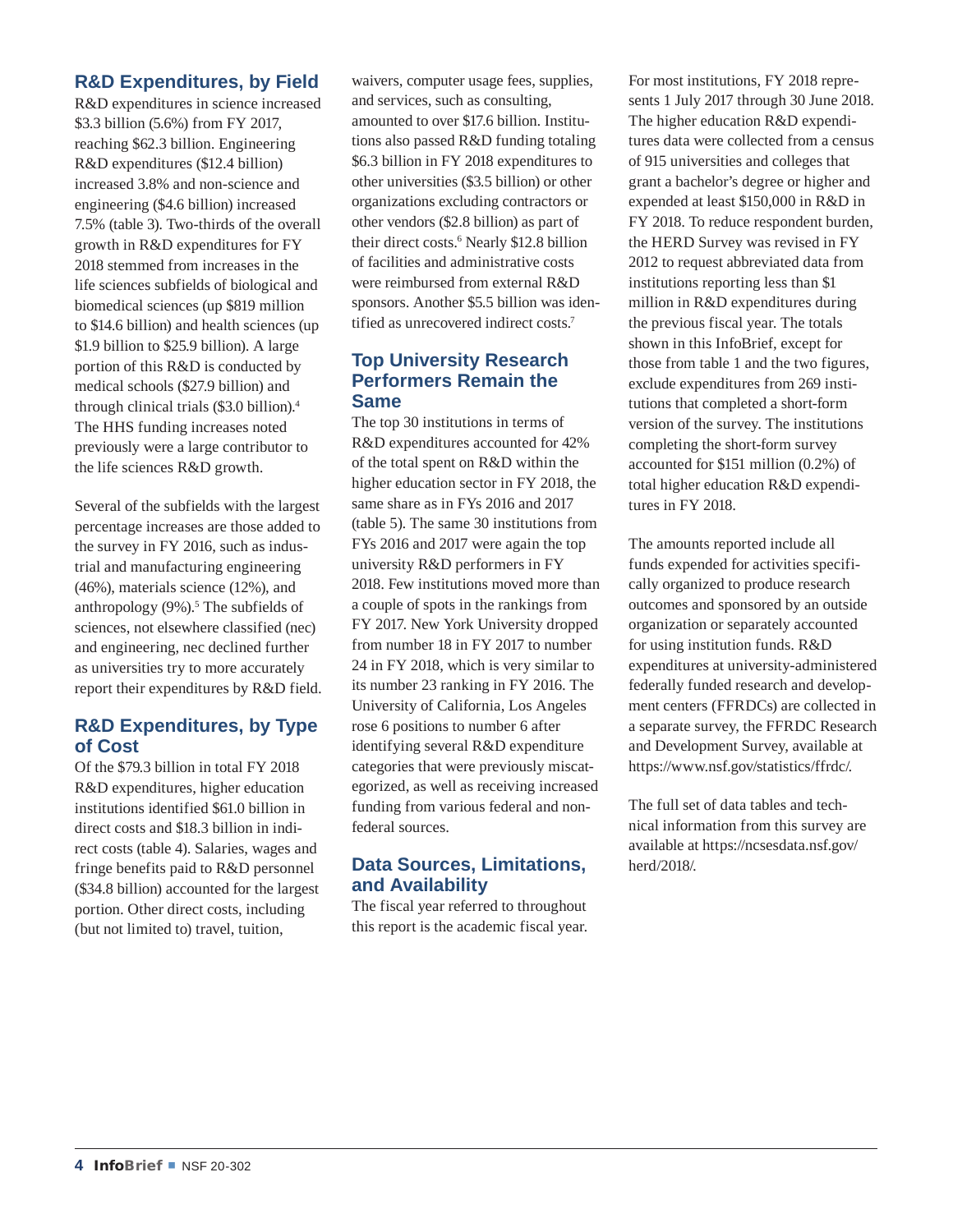| TABLE 3. Higher education R&D expenditures, by R&D field: FYs 2017-18 |
|-----------------------------------------------------------------------|
| (Thousands of current dollars)                                        |

| Field                                                      | 2017       | 2018       | % change<br>$2017 - 18$ |
|------------------------------------------------------------|------------|------------|-------------------------|
| All R&D fields                                             |            |            |                         |
| Science                                                    | 75,184,396 | 79,285,866 | 5.5                     |
| Computer and information sciences                          | 58,967,933 | 62,293,566 | 5.6                     |
| Geosciences, atmospheric sciences, and ocean sciences      | 2,193,432  | 2,401,405  | 9.5                     |
|                                                            | 3,150,721  | 3,161,640  | 0.3                     |
| Atmospheric science and meteorology                        | 623,509    | 608,079    | $-2.5$                  |
| Geological and earth sciences                              | 1,086,492  | 1,134,428  | 4.4                     |
| Ocean sciences and marine sciences                         | 1,098,636  | 1,058,656  | $-3.6$                  |
| Geosciences, atmospheric sciences, and ocean sciences, nec | 342,084    | 360,477    | 5.4                     |
| Life sciences                                              | 43,129,461 | 45,843,545 | 6.3                     |
| Agricultural sciences                                      | 3,281,166  | 3,320,947  | 1.2                     |
| Biological and biomedical sciences                         | 13,735,572 | 14,554,100 | 6.0                     |
| Health sciences                                            | 23,997,218 | 25,938,262 | 8.1                     |
| Natural resources and conservation                         | 689,391    | 769,376    | 11.6                    |
| Life sciences, nec                                         | 1,426,114  | 1,260,860  | $-11.6$                 |
| Mathematics and statistics                                 | 701,007    | 753,197    | 7.4                     |
| Physical sciences                                          | 5,049,186  | 5,237,556  | 3.7                     |
| Astronomy and astrophysics                                 | 648,264    | 667,103    | 2.9                     |
| Chemistry                                                  | 1,793,423  | 1,876,128  | 4.6                     |
| Materials science                                          | 228,176    | 255,930    | 12.2                    |
| <b>Physics</b>                                             | 2,152,701  | 2,203,732  | 2.4                     |
| Physical sciences, nec                                     | 226,622    | 234,663    | 3.5                     |
| Psychology                                                 | 1,240,530  | 1,262,689  | 1.8                     |
| Social sciences                                            | 2,557,259  | 2,746,565  | 7.4                     |
| Anthropology                                               | 111,041    | 121,012    | 9.0                     |
| Economics                                                  | 434,924    | 464,977    | 6.9                     |
| Political science and government                           | 414,049    | 443,172    | 7.0                     |
| Sociology, demography, and population studies              | 551,056    | 607,283    | 10.2                    |
| Social sciences, nec                                       | 1,046,189  | 1,110,121  | 6.1                     |
| Sciences, nec                                              | 946,337    | 886,969    | $-6.3$                  |
| Engineering                                                | 11,918,807 | 12,373,843 | 3.8                     |
| Aerospace, aeronautical, and astronautical engineering     | 991,026    | 1,011,811  | 2.1                     |
| Bioengineering and biomedical engineering                  | 1,220,105  | 1,339,652  | 9.8                     |
| Chemical engineering                                       | 935,352    | 933,523    | $-0.2$                  |
| Civil engineering                                          | 1,302,996  | 1,360,174  | 4.4                     |
| Electrical, electronic, and communications engineering     | 2,727,207  | 2,846,600  | 4.4                     |
| Industrial and manufacturing engineering                   | 353,132    | 515,034    | 45.8                    |
| Mechanical engineering                                     | 1,537,098  | 1,629,349  | 6.0                     |
| Metallurgical and materials engineering                    | 736,773    | 763,667    | 3.7                     |
| Engineering, nec                                           | 2,115,118  | 1,974,033  | $-6.7$                  |
| Non-S&E                                                    | 4,297,656  | 4,618,457  | 7.5                     |
| Business management and business administration            | 726,266    | 786,056    | 8.2                     |
| Communication and communications technologies              | 203,255    | 171,314    | $-15.7$                 |
| Education                                                  | 1,377,102  | 1,487,388  | 8.0                     |
| Humanities                                                 | 498,597    | 513,085    | 2.9                     |
| Law                                                        | 223,841    | 268,330    | 19.9                    |
| Social work                                                | 235,514    | 251,367    | 6.7                     |
| Visual and performing arts                                 | 125,355    | 137,364    | 9.6                     |
| Non-S&E, nec                                               |            |            |                         |
|                                                            | 907,726    | 1,003,553  | 10.6                    |

nec = not elsewhere classified; S&E = science and engineering.

NOTES: This table includes only institutions reporting \$1 million or more in total R&D expenditures in FY 2017. Institutions reporting less than \$1 million in total R&D expenditures in FY 2017 completed a shorter version of the survey form in FY 2018 that did not include this question.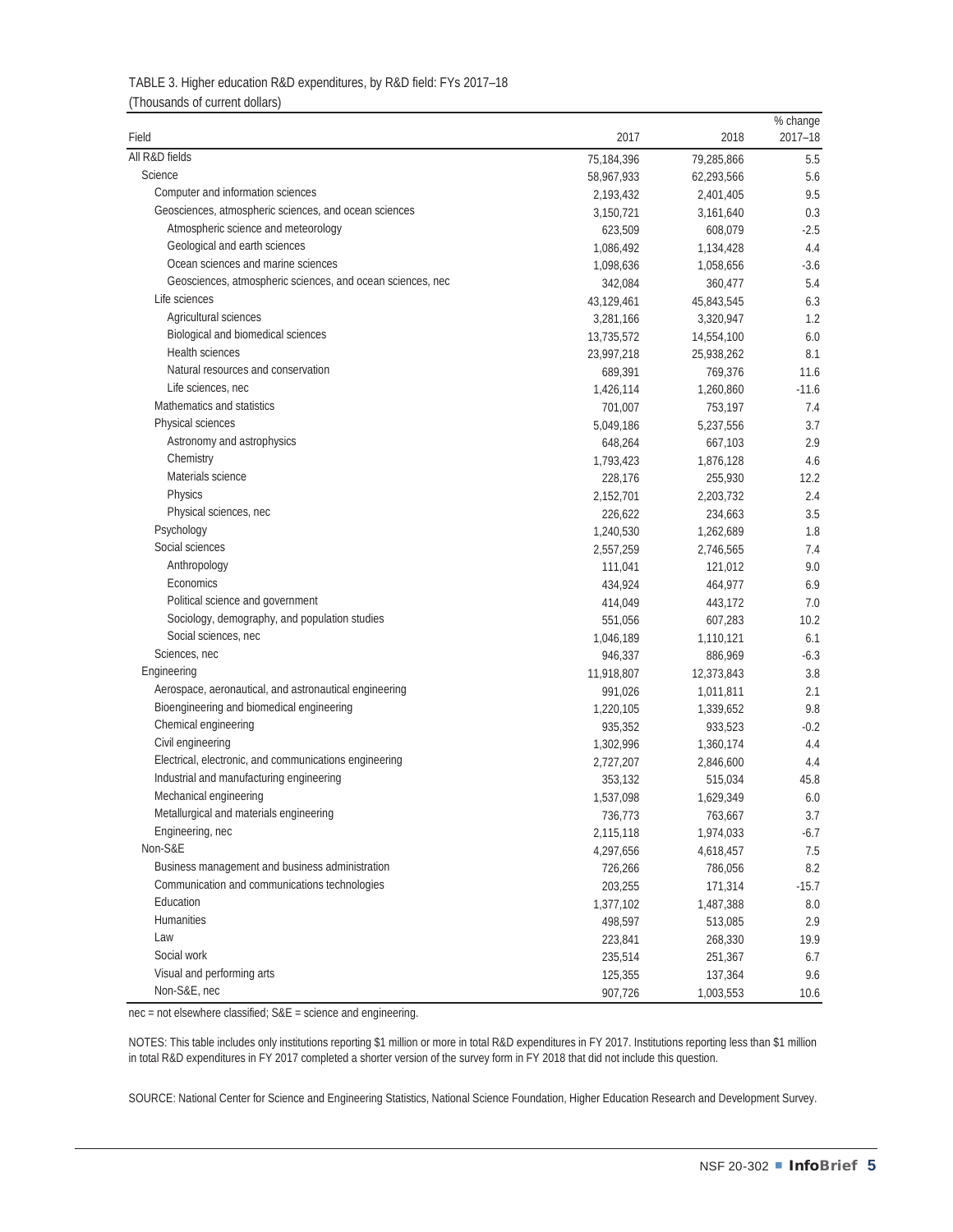| TABLE 4. Higher education R&D expenditures, by type of cost: FY 2018 |
|----------------------------------------------------------------------|
| (Millions of dollars)                                                |
| Tuno of cost                                                         |

| Type of cost                         | R&D expenditures |  |  |  |
|--------------------------------------|------------------|--|--|--|
| All costs                            | 79,286           |  |  |  |
| Direct costs                         | 60,986           |  |  |  |
| Salaries, wages, and fringe benefits | 34,767           |  |  |  |
| Software purchases                   | 122              |  |  |  |
| Capitalized equipment                | 2,146            |  |  |  |
| Passed through to subrecipients      | 6,344            |  |  |  |
| Other direct costs                   | 17,607           |  |  |  |
| Indirect costs                       | 18,300           |  |  |  |
| Recovered                            | 12,765           |  |  |  |
| Unrecovered                          | 5,535            |  |  |  |

NOTES: This table includes only institutions reporting \$1 million or more in total R&D expenditures in FY 2017. Institutions reporting less than \$1 million in total R&D expenditures in FY 2017 completed a shorter version of the survey form in FY 2018 that did not include this question.

SOURCE: National Center for Science and Engineering Statistics, National Science Foundation, Higher Education Research and Development Survey.

TABLE 5. Thirty institutions reporting the largest FY 2018 R&D expenditures in all fields: FYs 2016–18 (Millions of current dollars)

| Rank Institution |                                                                   | 2016   | 2017   | 2018   | % change 2017-18 |
|------------------|-------------------------------------------------------------------|--------|--------|--------|------------------|
|                  | All institutions                                                  | 71,751 | 75,184 | 79,286 | 5.5              |
|                  | Leading 30 institutions                                           | 30,157 | 31,548 | 33,451 | 6.0              |
| 1                | Johns Hopkins U. <sup>a</sup>                                     | 2,431  | 2,562  | 2,661  | 3.9              |
| 2                | U. Michigan, Ann Arbor                                            | 1,436  | 1,530  | 1,601  | 4.6              |
| 3                | U. California, San Francisco                                      | 1,294  | 1,409  | 1,596  | 13.2             |
| 4                | U. Pennsylvania                                                   | 1,296  | 1,374  | 1,442  | 4.9              |
| 5                | U. Washington, Seattle                                            | 1,278  | 1,348  | 1,414  | 4.9              |
| 6                | U. California, Los Angeles                                        | 1,038  | 1,077  | 1,318  | 22.4             |
| 7                | U. California, San Diego                                          | 1,087  | 1,133  | 1,265  | 11.6             |
| 8                | U. Wisconsin-Madison                                              | 1,158  | 1,193  | 1,206  | 1.0              |
| 9                | Harvard U.                                                        | 1,077  | 1,123  | 1,173  | 4.5              |
| 10               | Duke U.                                                           | 1,056  | 1,127  | 1,168  | 3.6              |
| 11               | Stanford U.                                                       | 1,066  | 1,110  | 1,158  | 4.3              |
| 12               | U. North Carolina, Chapel Hill                                    | 1,045  | 1,102  | 1,136  | 3.1              |
| 13               | Cornell U.                                                        | 974    | 984    | 1,072  | 8.9              |
| 14               | U. Pittsburgh, Pittsburgh                                         | 890    | 940    | 1,007  | 7.1              |
| 15               | Yale U.                                                           | 882    | 951    | 990    | 4.1              |
| 16               | Massachusetts Institute of Technology                             | 946    | 952    | 964    | 1.3              |
| 17               | U. Minnesota, Twin Cities                                         | 910    | 922    | 955    | 3.6              |
| 18               | Columbia U. in the City of New York                               | 837    | 893    | 948    | 6.1              |
| 19               | U. Texas M. D. Anderson Cancer Center                             | 852    | 888    | 930    | 4.7              |
| 20               | Texas A&M U., College Station and Health Science Center           | 893    | 905    | 922    | 1.8              |
| 21               | Pennsylvania State U., University Park and Hershey Medical Center | 826    | 855    | 909    | 6.3              |
| 22               | Georgia Institute of Technology                                   | 791    | 804    | 892    | 10.9             |
| 23               | U. Southern California                                            | 703    | 764    | 892    | 16.7             |
| 24               | New York U.                                                       | 810    | 918    | 888    | $-3.3$           |
| 25               | Ohio State U.                                                     | 818    | 864    | 875    | 1.2              |
| 26               | U. Florida                                                        | 791    | 801    | 865    | 7.9              |
| 27               | Washington U., Saint Louis                                        | 741    | 754    | 816    | 8.2              |
| 28               | Northwestern U.                                                   | 713    | 752    | 806    | 7.2              |
| 29               | U. California, Berkeley                                           | 774    | 771    | 797    | 3.3              |
| 30               | U. California, Davis                                              | 742    | 738    | 789    | 6.8              |

<sup>a</sup> Johns Hopkins University includes Applied Physics Laboratory, with \$1,521 million in total R&D expenditures in FY 2018.

NOTES: Because of rounding, detail may not add to total. Institutions ranked are geographically separate campuses headed by a campus-level president or chancellor.